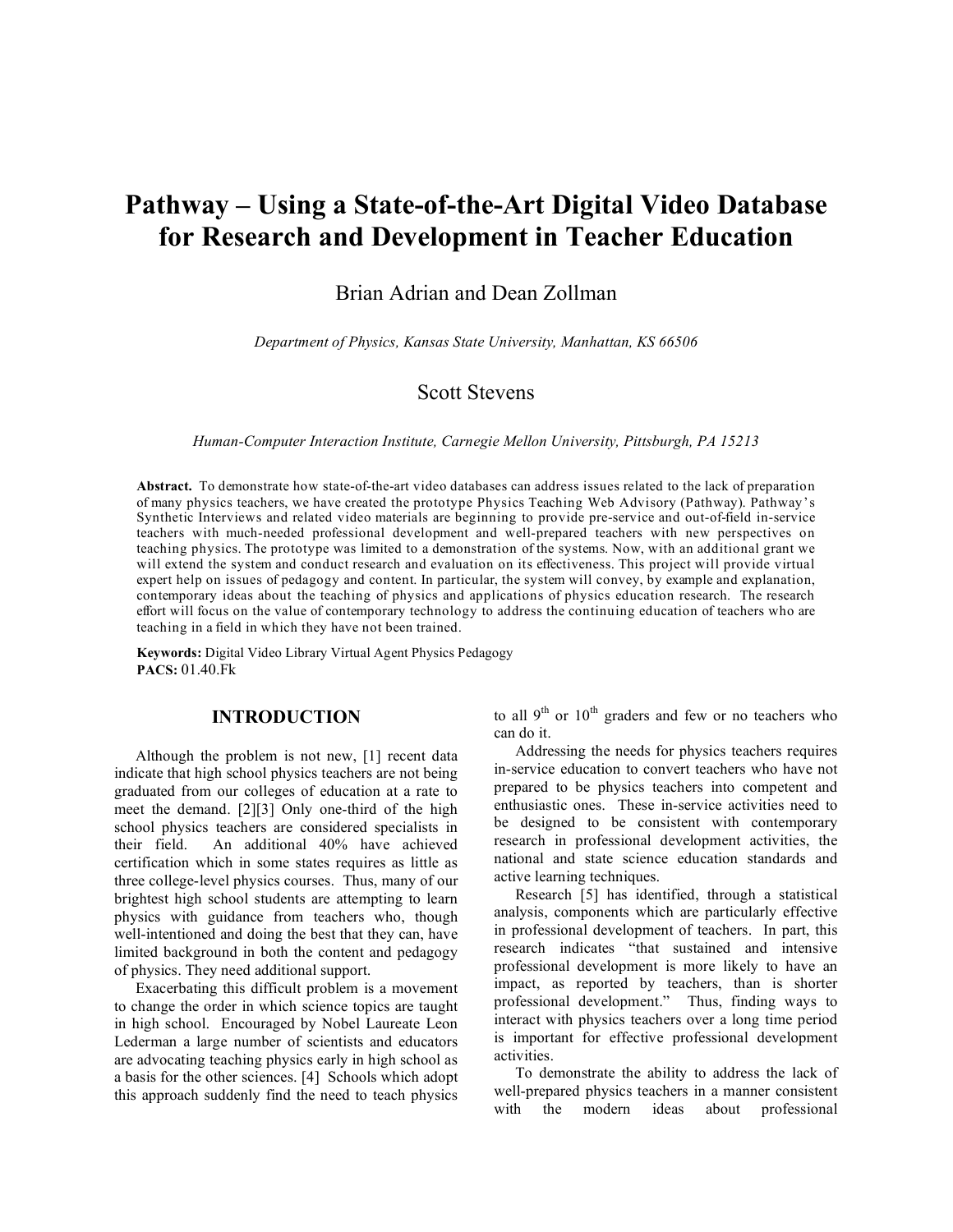development, and to provide resources that can enliven even the most expert physics teachers' classrooms, we have utilized state-of-the-art software and a sophisticated digital video library system to create the prototype Physics Teaching Web Advisory – Pathway. This on-line, always available service uses questions generated by teachers as the beginning point of each session. Thus, it begins with the teachers' existing knowledge. It involves virtual conversations between the teacher and long-term expert teachers who focus on the needs and nature of students in physics classes. Each of the experts has his/her own approach to teaching each of the topics, yet all are committed to active (reform) learning. In their discussions they offer the in-service teacher a variety of strategies for increasing their effectiveness. Pathway is available 24 hours a day, 365 days a year, so its duration can be as long as the teacher needs.

These approaches can also be valuable for the preservice teacher. [6] Our own work indicates the wellprepared teacher also benefits from the information in Pathway. The Pathway prototype has demonstrated an exciting new approach to providing pre-service and under-prepared teachers with much needed professional development and well-prepared teachers with new perspectives on teaching physics.

#### **PHYSICS TEACHING WEB ADVISORY: PATHWAY**

We have created a proof-of-concept system to help a teacher who is new to physics teaching make the very large step from having completed a physics course in college to teaching the topic to bright high school students. Pathway combines Carnegie Mellon University's state-of-the-art digital video library technology, pedagogical advances and long-term experience with pre- and in-service education at Kansas State University, and materials contributed by master teachers. This dynamic digital library for helping teachers goes beyond simply creating a collection of teaching and learning materials. It provides continuously improving assistance and expertise for teachers, all of which is related to the National Science Education Standards and to results of contemporary physics education research. The Pathway system has built on a unique collaboration between several longstanding research projects in digital video libraries, advanced distance learning technologies, collaboration technologies, and

nationally known experts in physics pedagogy and high quality content.

The overarching goal of this project is to improve the quality of physics teaching and the number of available physics teachers by providing virtual expert help on issues of pedagogy and content. In particular, we are creating a system that conveys, by example and explanation, contemporary ideas about the teaching of physics.

Today, teachers who have questions about the teaching of dynamics and kinematics can visit the Pathway Web site (http://www.physicspathway.org) and ask a question to our on-line forum, which is monitored by virtual agents, including an agent representing one of the foremost introductory physics textbook authors, Paul Hewitt (see Figure 1). The virtual agent knows how to answer the question, and presents the answer using recorded video of Paul or other experienced teachers. This process, called a Synthetic Interview, provides a unique, interactive digital library for improving physics teaching and a model which could be followed in a variety of disciplines.

A second component of the present Pathway is a searchable digital video library of physics demonstrations and virtual video labs built on Carnegie Mellon's Informedia Digital Video Library. [7] Until the Pathway demonstration, Informedia focused specifically on information extraction from broadcast television video and audio content. Today it is ready to accept a wide range of material relevant to physics teaching. The initial Informedia component of Pathway has several hundred short clips of physics demonstrations and virtual labs covering the first few weeks of the typical high school curriculum. Figure 1 also shows an example query using Informedia in the Pathway system.

#### **Synthetic Interview (SI)**

The most significant Pathway effort to date has been the development of Synthetic Interviews. These SIs focus on good teaching practices which are consistent with the National Science Education Standards. They emphasize hands-on and minds-on activities as well as conceptual understanding of the physics concepts rather than algebraic or numerical approaches. Thus, the new-to-physics teachers, preservice teachers, and experienced teachers are able to "converse" with knowledgeable experts on their classroom techniques and how those techniques are related to contemporary issues in physics teaching.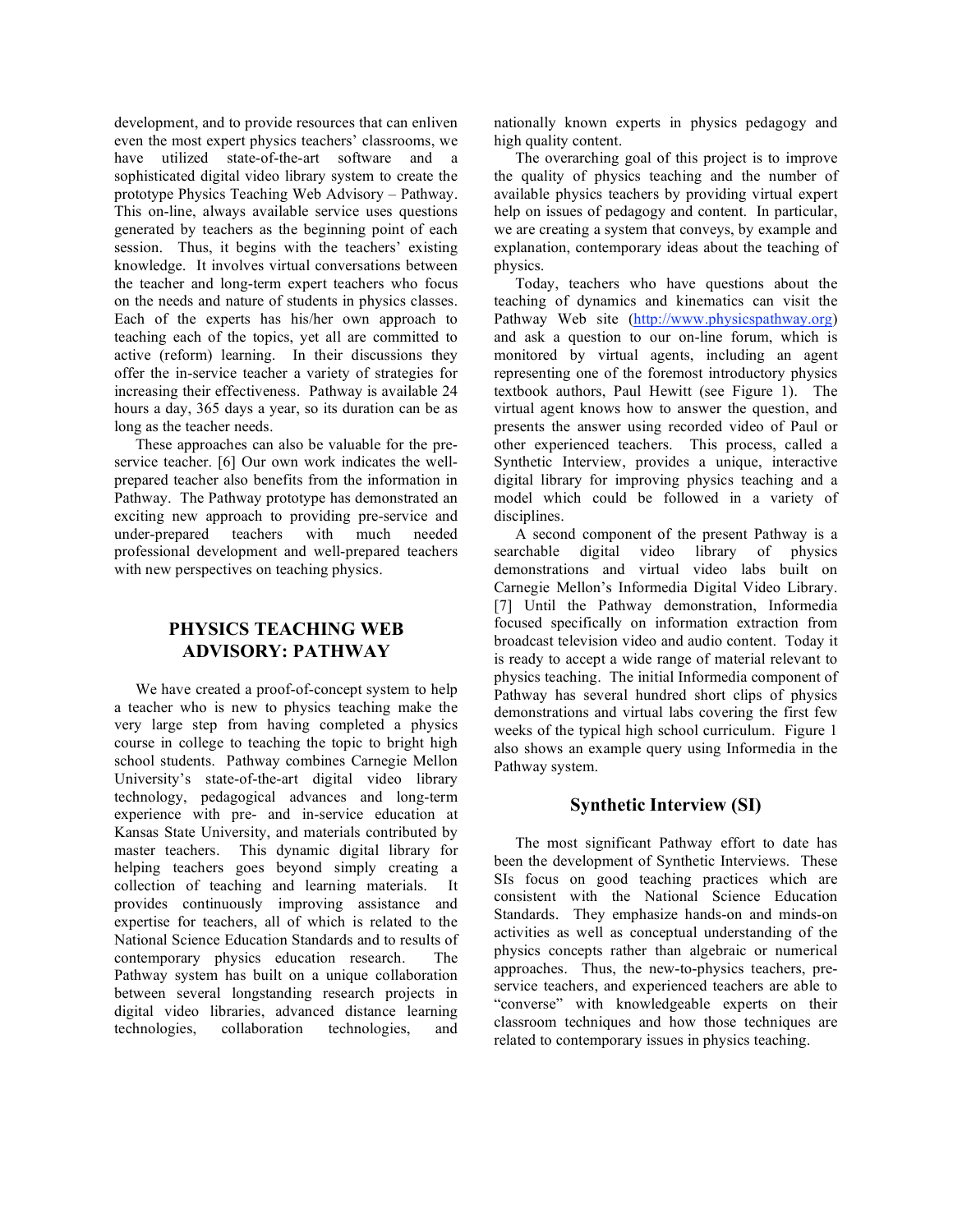

**FIGURE 1.** A Pathway screen with a Synthetic Interview on the right and Informedia search results on the left. The teacher is Paul Hewitt.

The Synthetic Interview [8] is a technology and technique that creates an anthropomorphic interface into multimedia data of a particular kind: video of a person responding to questions (interacting with another person). The responses of the interviewee are presented in such a way as to simulate the experience of interacting with the expert. Importantly, empirical studies have shown that anthropomorphic interfaces can have a strong motivational impact compared to text or traditional multimedia, with users perceiving the persona as being helpful, entertaining, and creating a more positive learning experience. [9][10]

Synthetic Interviews allow learners to engage in active inquiry by providing the means for conversing in-depth with an individual, permitting users to ask questions in a conversational manner (just as they would if they were speaking to the person face-toface), and receive relevant, pertinent answers to the questions asked. SIs are highly interactive and vastly more useful than videotape. They provide a utility similar to an expert system, but through a development effort approaching the simple videotaping of a conversation.

At the present time, we have created Synthetic Interviews of four teachers in the domains of kinematics and dynamics. With additional teachers and domains, we will span both high school physical science and physics curricula with virtual mentors for pre- and in-service physics teachers at all levels.

#### **Informedia Digital Video Library**

As the Internet grows, finding appropriate information about virtual laboratories, demonstrations, and classroom techniques becomes an increasingly difficult task. To address this problem Pathway builds on the Informedia Digital Video Library. Pathway-Informedia operates similarly to a Web search engine, such as Google, but does so by searching on video and audio information. By combining computer speech recognition, computer vision, natural language understanding and machine learning, Informedia automatically creates metadata from video (see Figure 2). This sophisticated system provides users with easy access to examples of physics demonstrations and teaching techniques.

Informedia enables Pathway to provide an audiovideo search engine, which is unprecedented in present science or science education digital libraries. In addition, fundamental research and prototyping is being conducted by members of the Informedia project in areas such as dynamic production of video information collages for summarizing salient points and presenting context across stories and collaboration using views of video segments.